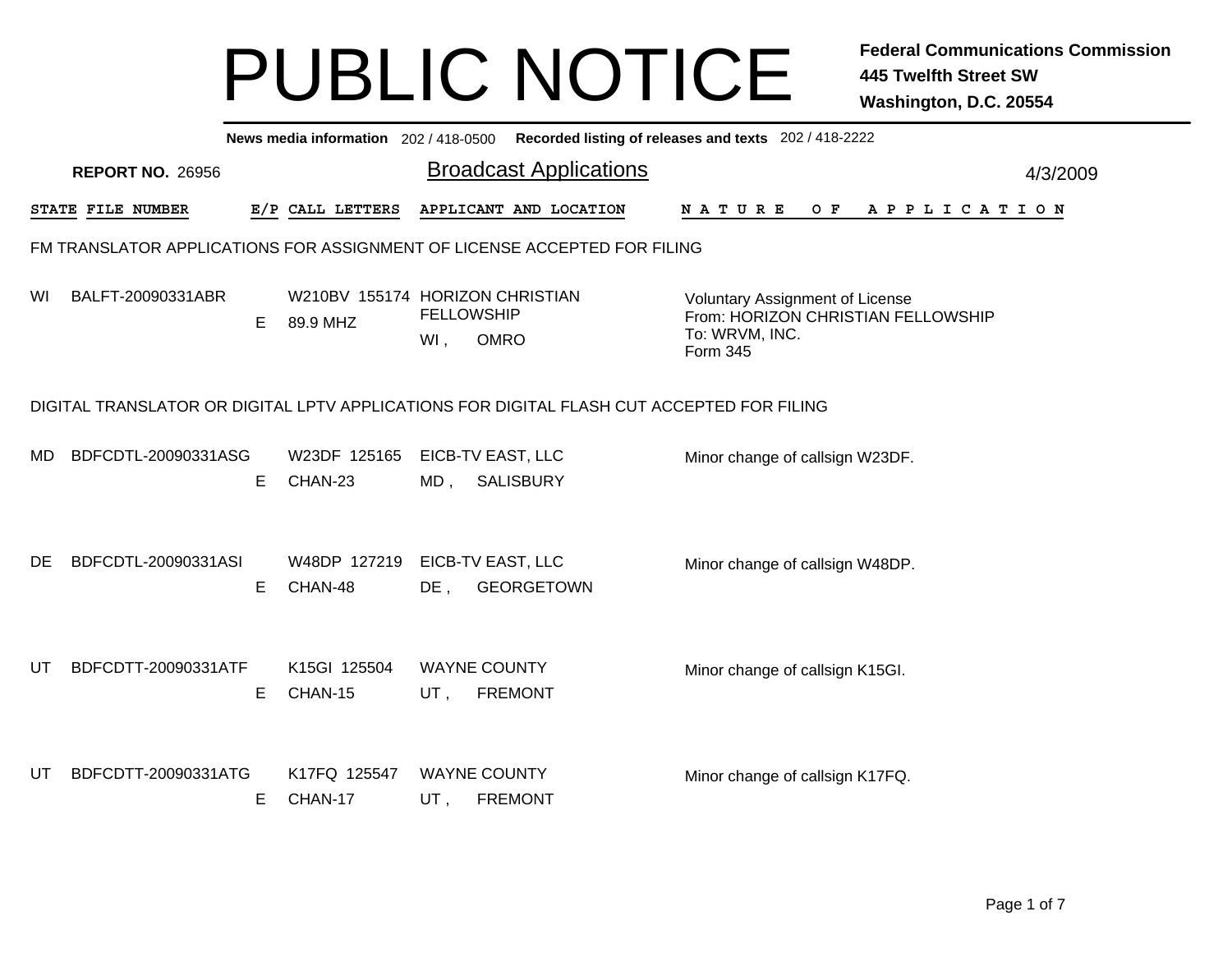|     |                         |    |                                                                  |                                                       | News media information 202/418-0500 Recorded listing of releases and texts 202/418-2222 |                   |  |  |  |                |                                                              |
|-----|-------------------------|----|------------------------------------------------------------------|-------------------------------------------------------|-----------------------------------------------------------------------------------------|-------------------|--|--|--|----------------|--------------------------------------------------------------|
|     | <b>REPORT NO. 26956</b> |    |                                                                  |                                                       | <b>Broadcast Applications</b>                                                           |                   |  |  |  |                | 4/3/2009                                                     |
|     | STATE FILE NUMBER       |    | E/P CALL LETTERS                                                 |                                                       | APPLICANT AND LOCATION                                                                  | N A T U R E       |  |  |  | OF APPLICATION |                                                              |
|     |                         |    | AM STATION APPLICATIONS FOR LICENSE TO COVER ACCEPTED FOR FILING |                                                       |                                                                                         |                   |  |  |  |                |                                                              |
| FL. | BL-20090327AIB          | P  | <b>WKGC 25564</b><br>1480 KHZ                                    | <b>COLLEGE</b><br>FL.                                 | <b>GULF COAST COMMUNITY</b><br>PANAMA CITY BEACH                                        | License to cover. |  |  |  |                |                                                              |
|     |                         |    | DIGITAL TV APPLICATIONS FOR LICENSE TO COVER ACCEPTED FOR FILING |                                                       |                                                                                         |                   |  |  |  |                |                                                              |
| ND. | BLEDT-20090331ACV       | E. | KFME-DT 53321 PRAIRIE PUBLIC<br>CHAN-13                          | BROADCASTING, INC.<br>ND, FARGO                       |                                                                                         | callsign KFME.    |  |  |  |                | License to cover construction permit no: BMPEDT-20080618AHH, |
|     |                         |    | FM STATION APPLICATIONS FOR LICENSE TO COVER ACCEPTED FOR FILING |                                                       |                                                                                         |                   |  |  |  |                |                                                              |
|     | NM BLED-20090331AQW     | E. | KLLU 94212<br>88.9 MHZ                                           | <b>EDUCATIONAL MEDIA</b><br><b>FOUNDATION</b><br>NM , | <b>GALLUP</b>                                                                           | License to cover. |  |  |  |                |                                                              |
|     |                         |    |                                                                  |                                                       | FM TRANSLATOR APPLICATIONS FOR LICENSE TO COVER ACCEPTED FOR FILING                     |                   |  |  |  |                |                                                              |
| AR. | BLFT-20090331ABU        | E. | 95.5 MHZ                                                         | <b>HOPE</b><br>AR,                                    | K287AQ 150324 RADIO ASSIST MINISTRY, INC.                                               | License to cover. |  |  |  |                |                                                              |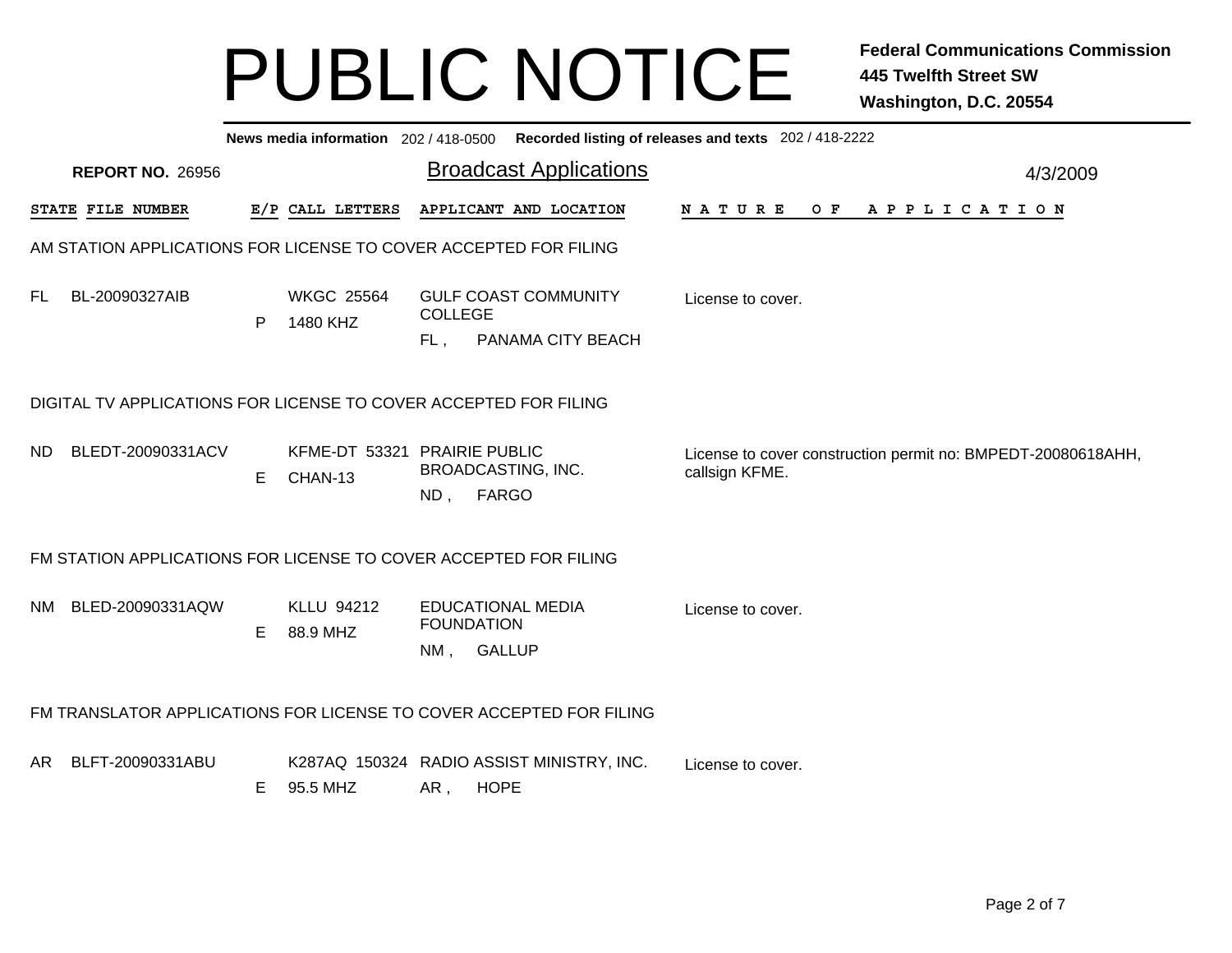|     |                                                                               |    | News media information 202 / 418-0500 Recorded listing of releases and texts 202 / 418-2222 |                          |                                           |                                        |  |  |                |          |
|-----|-------------------------------------------------------------------------------|----|---------------------------------------------------------------------------------------------|--------------------------|-------------------------------------------|----------------------------------------|--|--|----------------|----------|
|     | <b>REPORT NO. 26956</b>                                                       |    |                                                                                             |                          | <b>Broadcast Applications</b>             |                                        |  |  |                | 4/3/2009 |
|     | STATE FILE NUMBER                                                             |    | E/P CALL LETTERS                                                                            |                          | APPLICANT AND LOCATION                    | N A T U R E                            |  |  | OF APPLICATION |          |
|     | FM TRANSLATOR APPLICATIONS FOR LICENSE TO COVER ACCEPTED FOR FILING           |    |                                                                                             |                          |                                           |                                        |  |  |                |          |
| NC. | BLFT-20090331ACX                                                              | E. | W243BX 148136 RADIO TRAINING NETWORK, INC. License to cover.<br>96.5 MHZ                    | NC,                      | VALDESE                                   |                                        |  |  |                |          |
| MI  | BLFT-20090331ASS                                                              | F. | W252BX 148665 EDUCATIONAL MEDIA<br>98.3 MHZ                                                 | <b>FOUNDATION</b><br>MI, | <b>DETROIT</b>                            | License to cover.                      |  |  |                |          |
| GA. | BLFT-20090331ATM                                                              | E. | W290AO 153386 RADIO ASSIST MINISTRY, INC.<br>105.9 MHZ                                      | GA,                      | <b>WARNER ROBINS</b>                      | License to cover.                      |  |  |                |          |
|     | AM STATION APPLICATIONS FOR MINOR AMENDMENT TO A CONSTRUCTION PERMIT RECEIVED |    |                                                                                             |                          |                                           |                                        |  |  |                |          |
| WI. | BMP-20081119AHW                                                               | E. | WJTI 68759<br>1460 KHZ                                                                      | Wl,                      | EL SOL BROADCASTING, LLC<br><b>RACINE</b> | Engineering Amendment filed 03/31/2009 |  |  |                |          |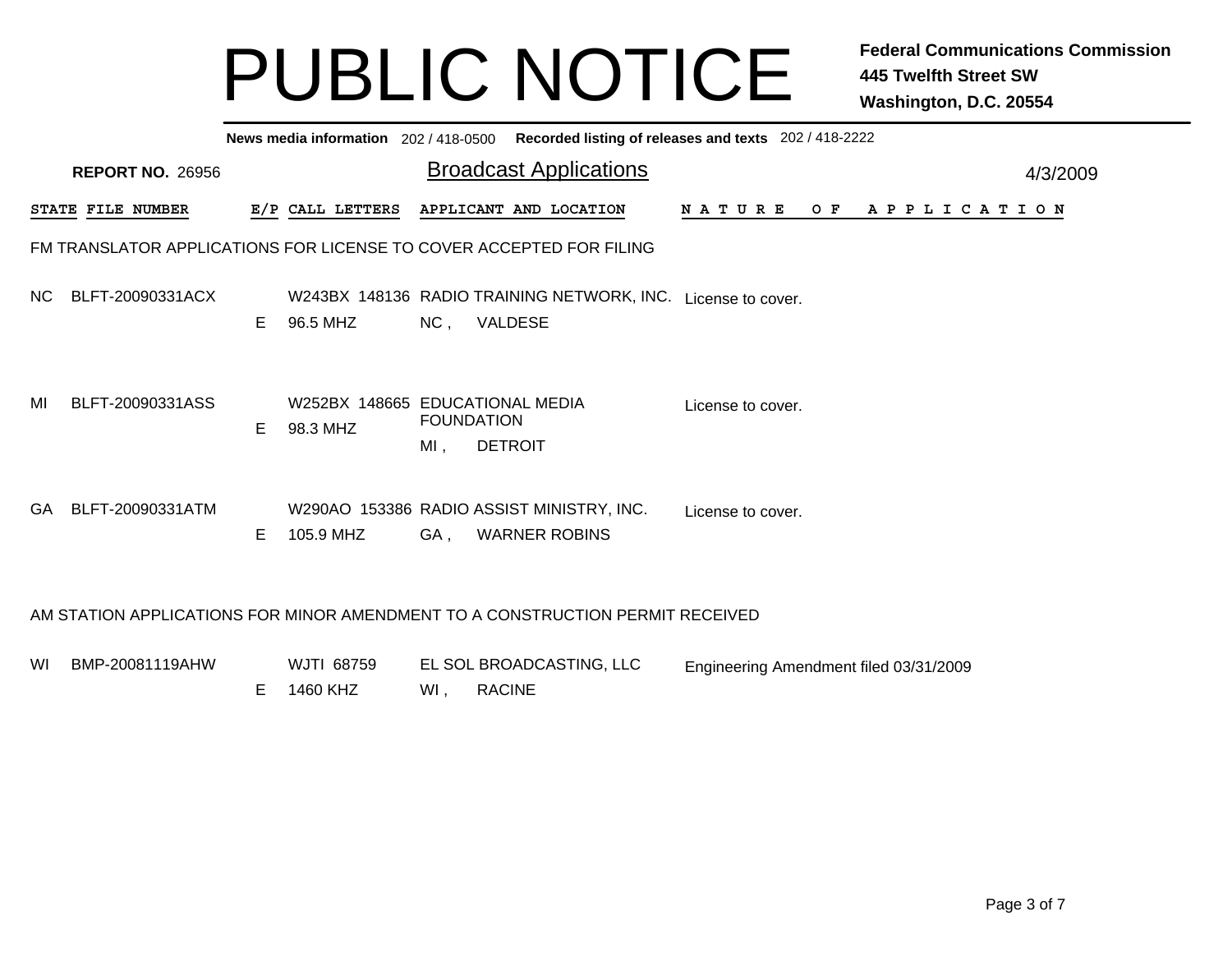|           |                         |    |                                         |                           | News media information 202 / 418-0500 Recorded listing of releases and texts 202 / 418-2222 |                                                       |                |  |  |  |          |  |
|-----------|-------------------------|----|-----------------------------------------|---------------------------|---------------------------------------------------------------------------------------------|-------------------------------------------------------|----------------|--|--|--|----------|--|
|           | <b>REPORT NO. 26956</b> |    |                                         |                           | <b>Broadcast Applications</b>                                                               |                                                       |                |  |  |  | 4/3/2009 |  |
|           | STATE FILE NUMBER       |    | E/P CALL LETTERS                        |                           | APPLICANT AND LOCATION                                                                      | N A T U R E                                           | OF APPLICATION |  |  |  |          |  |
|           |                         |    |                                         |                           | DIGITAL TV APPLICATIONS FOR MINOR AMENDMENT TO A CONSTRUCTION PERMIT RECEIVED               |                                                       |                |  |  |  |          |  |
| PA        | BPEDT-20080620AMA       | E. | WITF-DT 73083 WITF, INC.<br>CHAN-36     | PA,                       | <b>HARRISBURG</b>                                                                           | Engineering Amendment filed 03/31/2009                |                |  |  |  |          |  |
|           |                         |    |                                         |                           | FM STATION APPLICATIONS FOR MINOR AMENDMENT TO A CONSTRUCTION PERMIT RECEIVED               |                                                       |                |  |  |  |          |  |
| MI        | BPED-20080711AEN        | E. | <b>WSLI 91446</b><br>90.9 MHZ           | <b>SMILE FM</b><br>$MI$ , | <b>BELDING</b>                                                                              | Engineering Amendment filed 03/31/2009                |                |  |  |  |          |  |
|           |                         |    |                                         |                           | FM STATION APPLICATIONS FOR MINOR CHANGE TO A LICENSED FACILITY ACCEPTED FOR FILING         |                                                       |                |  |  |  |          |  |
| TX        | BPH-20090331ADE         | E  | 107.5 MHZ                               | TX ,                      | KSJT-FM 36186 LA UNICA BROADCASTING CO.<br><b>SAN ANGELO</b>                                | Minor change in licensed facilities.                  |                |  |  |  |          |  |
|           |                         |    |                                         |                           | FM TRANSLATOR APPLICATIONS FOR MINOR CHANGE TO A LICENSED FACILITY ACCEPTED FOR FILING      |                                                       |                |  |  |  |          |  |
| <b>SC</b> | BPFT-20090331ASU        | Е  | W289AN 156113 TED A MCCALL<br>105.9 MHZ | SC,                       | ARIAL                                                                                       | Minor change in licensed facilities, callsign W289AN. |                |  |  |  |          |  |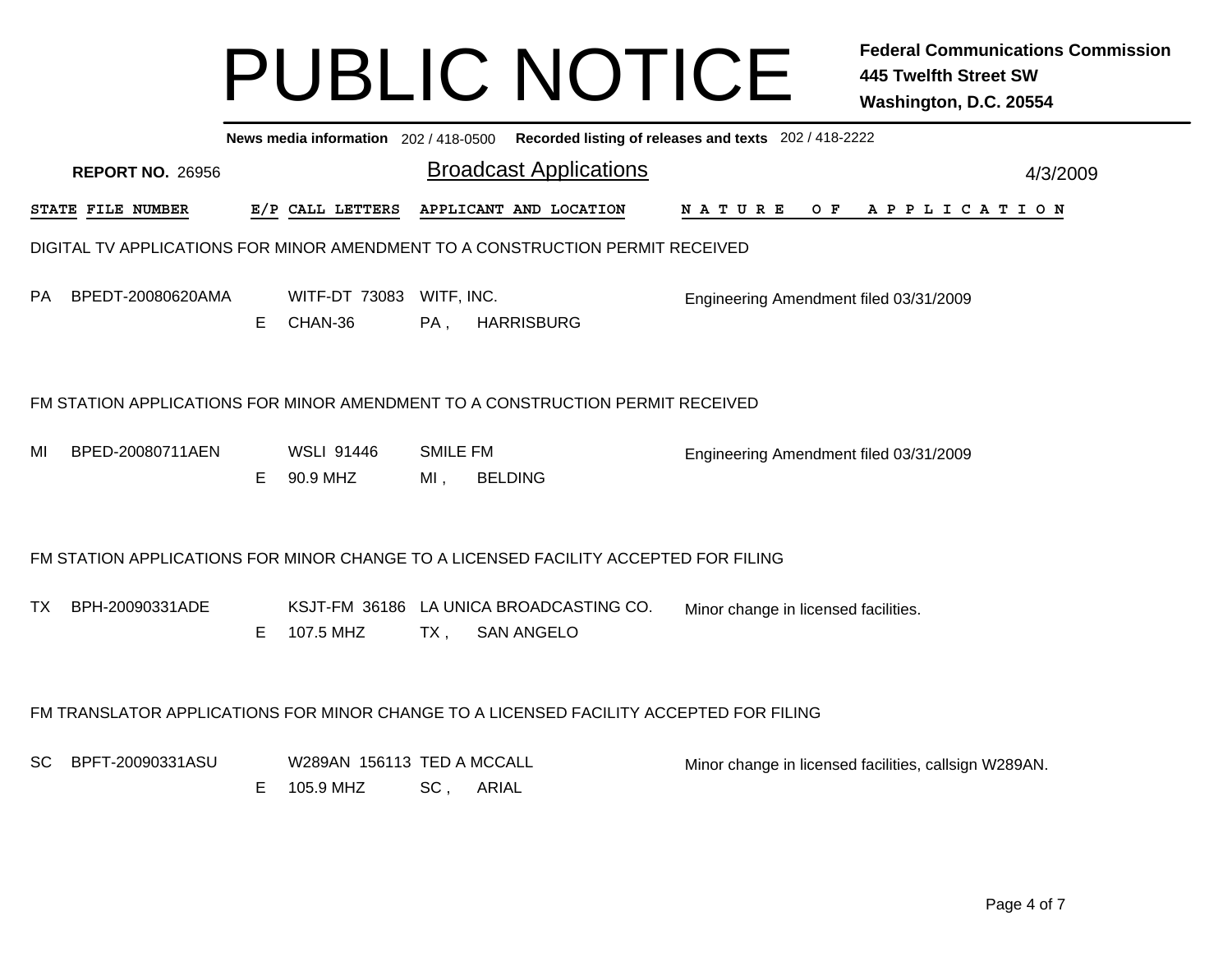|               |                         |    |                                         |        | News media information 202 / 418-0500 Recorded listing of releases and texts 202 / 418-2222 |                                                                                                              |          |
|---------------|-------------------------|----|-----------------------------------------|--------|---------------------------------------------------------------------------------------------|--------------------------------------------------------------------------------------------------------------|----------|
|               | <b>REPORT NO. 26956</b> |    |                                         |        | <b>Broadcast Applications</b>                                                               |                                                                                                              | 4/3/2009 |
|               | STATE FILE NUMBER       |    | E/P CALL LETTERS                        |        | APPLICANT AND LOCATION                                                                      | O F<br>N A T U R E<br>A P P L I C A T I O N                                                                  |          |
|               |                         |    |                                         |        | FM TRANSLATOR APPLICATIONS FOR MINOR CHANGE TO A LICENSED FACILITY ACCEPTED FOR FILING      |                                                                                                              |          |
| <b>SC</b>     | BPFT-20090331ATE        | E. | W270AM 156087 TED A MCCALL<br>101.9 MHZ | SC,    | ANDERSON                                                                                    | Minor change in licensed facilities, callsign W270AM.                                                        |          |
| GA.           | BPFT-20090331ATI        | E. | 96.9 MHZ                                | GA,    | W246BF 141671 RADIO ASSIST MINISTRY, INC<br><b>UNION</b>                                    | Minor change in licensed facilities, callsign W246BF.                                                        |          |
| <b>FILING</b> |                         |    |                                         |        |                                                                                             | DIGITAL TRANSLATOR OR DIGITAL LPTV APPLICATIONS FOR MINOR MODIFICATION TO A CONSTRUCTION PERMIT ACCEPTED FOR |          |
| OH            | BMPDTL-20090331ADY      | E. | WCPX-LP 53397 TVO MEDIA, LLC<br>CHAN-25 | OH,    | <b>COLUMBUS</b>                                                                             | Modification of construction permit file number<br>BDISDTL-20080905AEC.                                      |          |
|               |                         |    |                                         |        | DIGITAL TV APPLICATIONS FOR MINOR MODIFICATION TO A CONSTRUCTION PERMIT ACCEPTED FOR FILING |                                                                                                              |          |
| CA            | BMPCDT-20090330AFV      | E. | KABC-DT 282<br>CHAN-7                   | $CA$ , | ABC HOLDING COMPANY, INC.<br><b>LOS ANGELES</b>                                             | Modification of construction permit file number<br>BMPCDT-20080626AAL.                                       |          |
|               |                         |    |                                         |        |                                                                                             |                                                                                                              |          |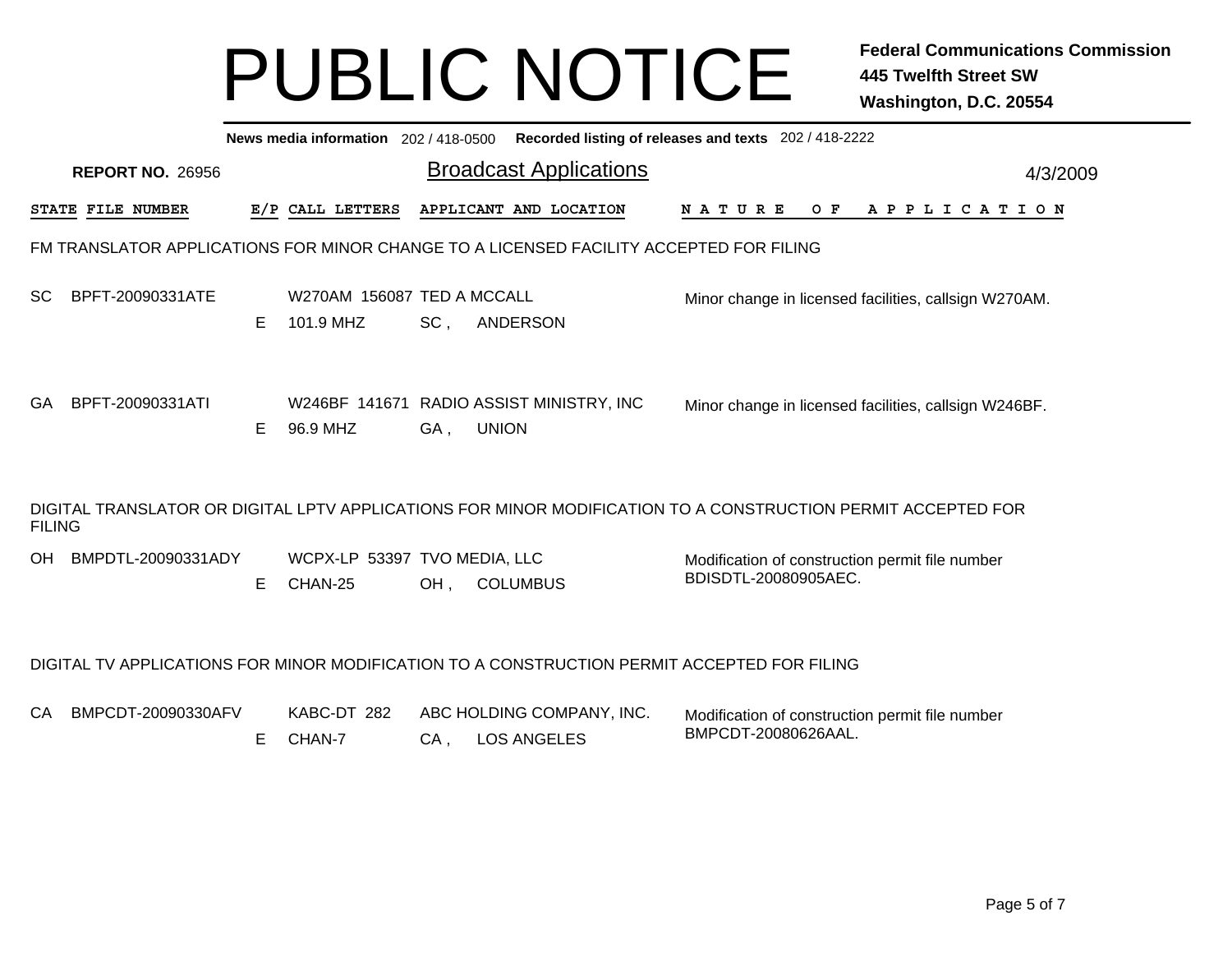|     | News media information 202 / 418-0500 Recorded listing of releases and texts 202 / 418-2222 |    |                               |                        |                                                                                             |                                                                                                |          |  |  |  |  |  |  |
|-----|---------------------------------------------------------------------------------------------|----|-------------------------------|------------------------|---------------------------------------------------------------------------------------------|------------------------------------------------------------------------------------------------|----------|--|--|--|--|--|--|
|     | <b>REPORT NO. 26956</b>                                                                     |    |                               |                        | <b>Broadcast Applications</b>                                                               |                                                                                                | 4/3/2009 |  |  |  |  |  |  |
|     | STATE FILE NUMBER                                                                           |    | E/P CALL LETTERS              |                        | APPLICANT AND LOCATION                                                                      | N A T U R E<br>O F<br>A P P L I C A T I O N                                                    |          |  |  |  |  |  |  |
|     |                                                                                             |    |                               |                        | FM STATION APPLICATIONS FOR MINOR MODIFICATION TO A CONSTRUCTION PERMIT ACCEPTED FOR FILING |                                                                                                |          |  |  |  |  |  |  |
| MI  | BMPED-20090331ATK                                                                           | E. | <b>WTLI 84479</b><br>89.3 MHZ | <b>SMILE FM</b><br>MI, | <b>BEAR CREEK TOWNSHIP</b>                                                                  | Mod of CP to chg                                                                               |          |  |  |  |  |  |  |
|     |                                                                                             |    |                               |                        |                                                                                             | FM TRANSLATOR APPLICATIONS FOR MINOR MODIFICATION TO A CONSTRUCTION PERMIT ACCEPTED FOR FILING |          |  |  |  |  |  |  |
| NY. | BMPFT-20090331ABW                                                                           | E. | 94.1 MHZ                      | INC.<br>NY,            | W231BP 156189 DIGITAL RADIO BROADCASTING,<br><b>CHESTER</b>                                 | Mod of CP                                                                                      |          |  |  |  |  |  |  |
|     | AM STATION APPLICATIONS FOR ORIGINAL CONSTRUCTION PERMIT ACCEPTED FOR FILING                |    |                               |                        |                                                                                             |                                                                                                |          |  |  |  |  |  |  |
| TN. | BNP-20080311ACC                                                                             | E  | NEW 161003<br>1580 KHZ        | TN.                    | GEORGE S. FLINN, JR.<br><b>MIDDLETON</b>                                                    | AM Auction 84<br>CP New Station.                                                               |          |  |  |  |  |  |  |